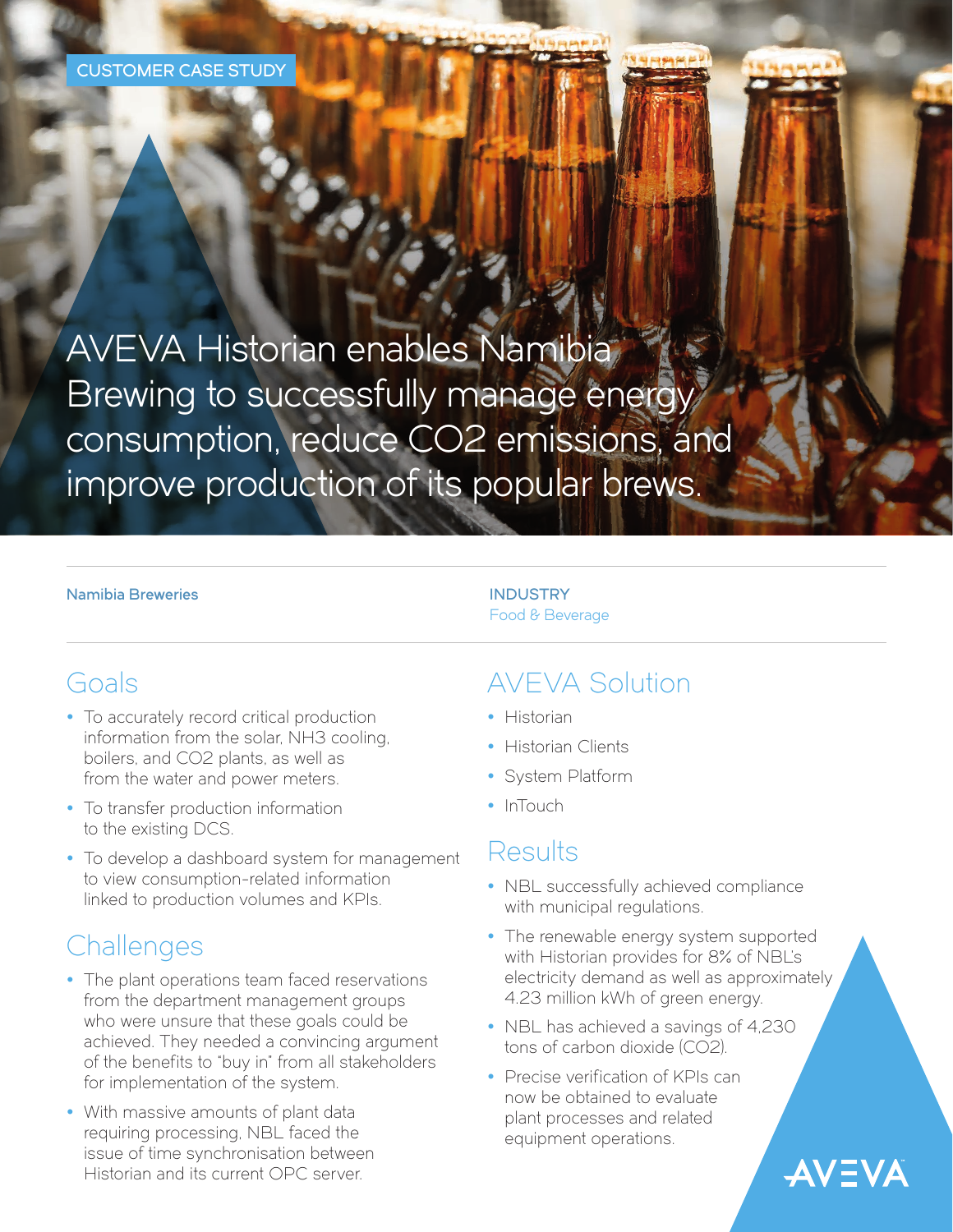#### AVEVA Historian Plays Central Role in Utilities Management at Namibia Breweries

Windhoek, Namibia – Namibia Breweries Limited's (NBL) commitment to excellence dates back to the company's founding in 1920, when it chose to uphold the tradition established in 1516 and brew its beer according to the Reinheitsgebot Purity Law, sometimes called the "German Beer Purity Law." This centuries-old standard requires that beer only be brewed with water, barley and hops.

In the case of NBL, only the highest quality ingredients are acceptable, which has made their products a source of local pride as they are unmatched in quality and purity.

NBL is not only committed to providing the regions of southern Africa with enjoyable beer-tasting experiences by delivering worldclass products, the company also is dedicated to operating its business in a socially and environmentally responsible manner. The company believes in giving back to the community, and has made significant investments to ensure that its operations are efficient, environmentally friendly, and reduce its overall carbon footprint.

Optimal utilities management contributes to a greener environment and a healthier bottom line at NBL, where Historian from AVEVA helps efficiently operate the brewery's operations and achieve these goals.

Historian enables NBL management to generate daily, weekly and monthly consumption reports for water, electricity, chemicals, thermal energy, solar generation, and carbon dioxide, and compare those results with key performance indicator (KPI) targets.

By linking Historian tags to the company's production system, staff are able to more quickly and accurately detect production issues on the plant floor.

#### Achieving NBL's goal of creating a future, enhancing life

In 2013, NBL began its journey of making their manufacturing operation more efficient, environmentally friendly, and self-sufficient. The first step in this strategic goal was to find ways to cost-effectively generate sustainable energy to operate its facilities.

"That year we made a significant step in achieving this goal by installing a renewable energy solution to provide the power necessary to support the operation of our plants. Our investment in a 1MW solar power plant consisted of installing a series of solar panels on the plant's roof which connects all three of the company's generator sections. This has made NBL completely self-sufficient in regards to electrical power, and achieving something our competitors have only talked about."

Andre Engelbrecht, Manager of Industrial Control Systems, NBL

But this was only the start. Electricity, though a major component, is only one factor in the complex world of utilities which, today, are highly significant contributors to product costs, competitiveness and profitability. There's much more to effective utilities management than simply watching the meter.

A Manufacturing Operations Management Survey conducted by LNS Research showed that the top two operational challenges for meeting strategic manufacturing objectives were that companies are faced with a wide range of disparate systems, as well as the lack of cooperation of stakeholders across different departments.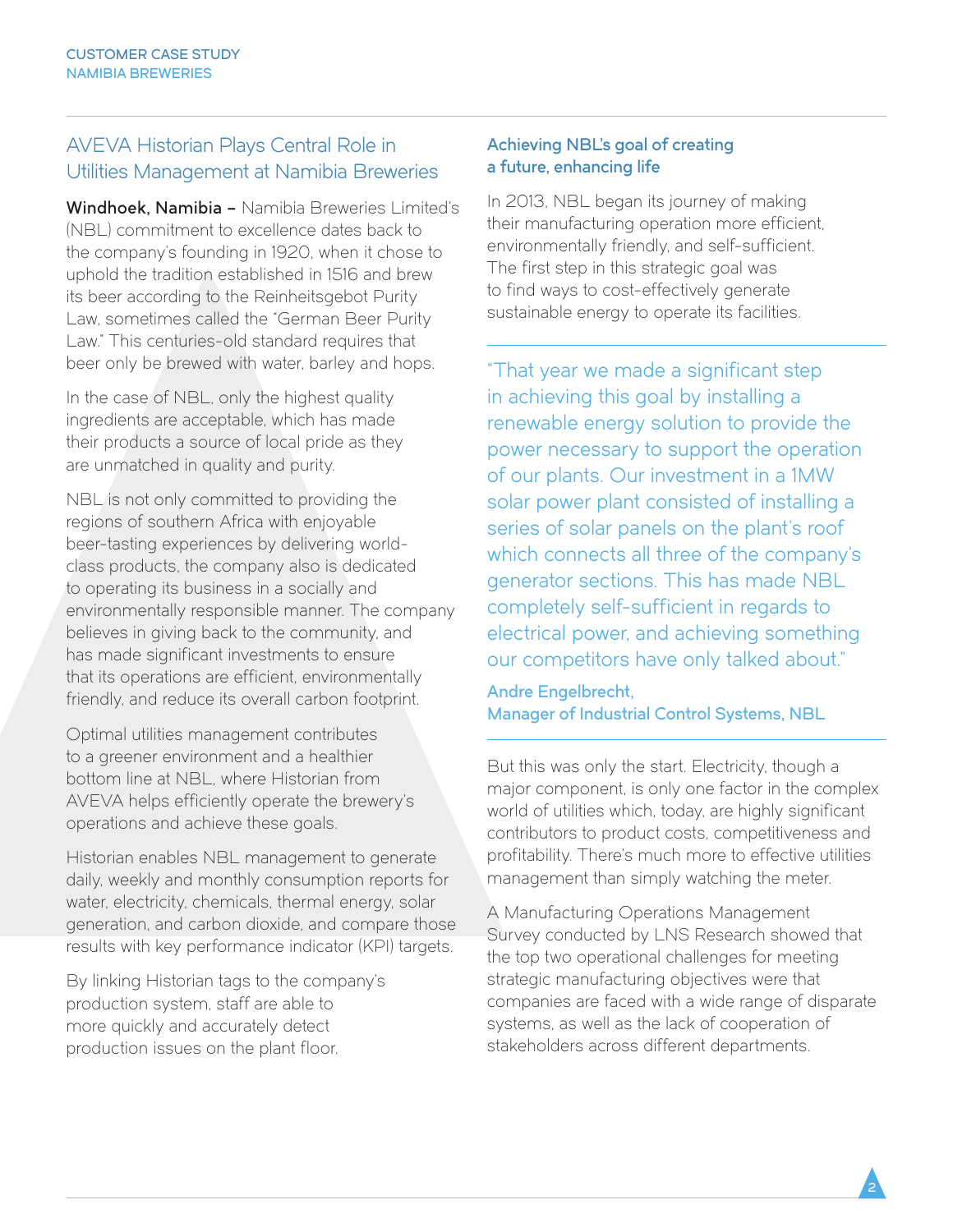

"In our case, we have the brewing, packaging and distribution departments. Each focuses on doing their job to the best of their ability, but without concerning themselves for the common denominator that makes it all possible – energy."

### Andre Engelbrecht,

Manager of Industrial Control Systems, NBL

In addition, NBL decided to unify its various departments into a cohesive entity that could make real-time business decisions regarding utility usage based on a single set data from each of the company's operations plants. This included access to information generated by the CO2, NH3 ammonia cooling, boiler house, water treatment, sterile air and power meter facilities.

#### Real-time brewing information with the click of a button

The enterprise changeover project began in 2015 with the installation of Historian and Historian Clients, along with TOP Server from Software Toolbox.

"Having real-time information available at the click of a button is the key to a modern manufacturing business enterprise," Bernd Esslinger, Engineering Manager, NBL

NBL has a central DCS which controls the beer-making process from beginning to end, but to achieve NBL's goals of accurate decision support based on reality and real-time production information, more data collection and collation resources were needed from the system.

"Once the management team received 'buy in' on the project from all department stakeholders regarding the value of the project, we began installation of Historian to gather and store vital plant data, along with Historian Clients to manage scripting. We also implemented TOP Server from Software Toolbox to effectively retrieve data from our utility plants and systems. Using the critical data collected from NBL's systems, the team built a powerful SCADA system."

Andre Engelbrecht, Manager of Industrial Control Systems, NBL

NBL configured a virtual enterprise consisting of two TOP Servers to balance the load of more than 100 PLCs and systems, one data hub server, along with Historian as the main historian data warehouse, as well as a web server.

Once the data is collected from NBL facilities it is stored using Historian for later review and analysis. As a large-volume plant data historian, Historian unites a high-speed data acquisition and storage system with a traditional relational database management system, facilitating easy access to plant data using open database standards.

Historian combines advanced data storage and compression techniques with an industry-standard query interface to ensure open and easy access to stored time-series information. This enables process and production decisions to be evaluated and made by NBL operators in real time.

To gain better visibility into its operations processes, NBL also installed Historian Clients, which generates real-time and historical data charts and reports directly from the Historian. This allows operators and decision makers to quickly visualise what is happening during the breweries manufacturing process.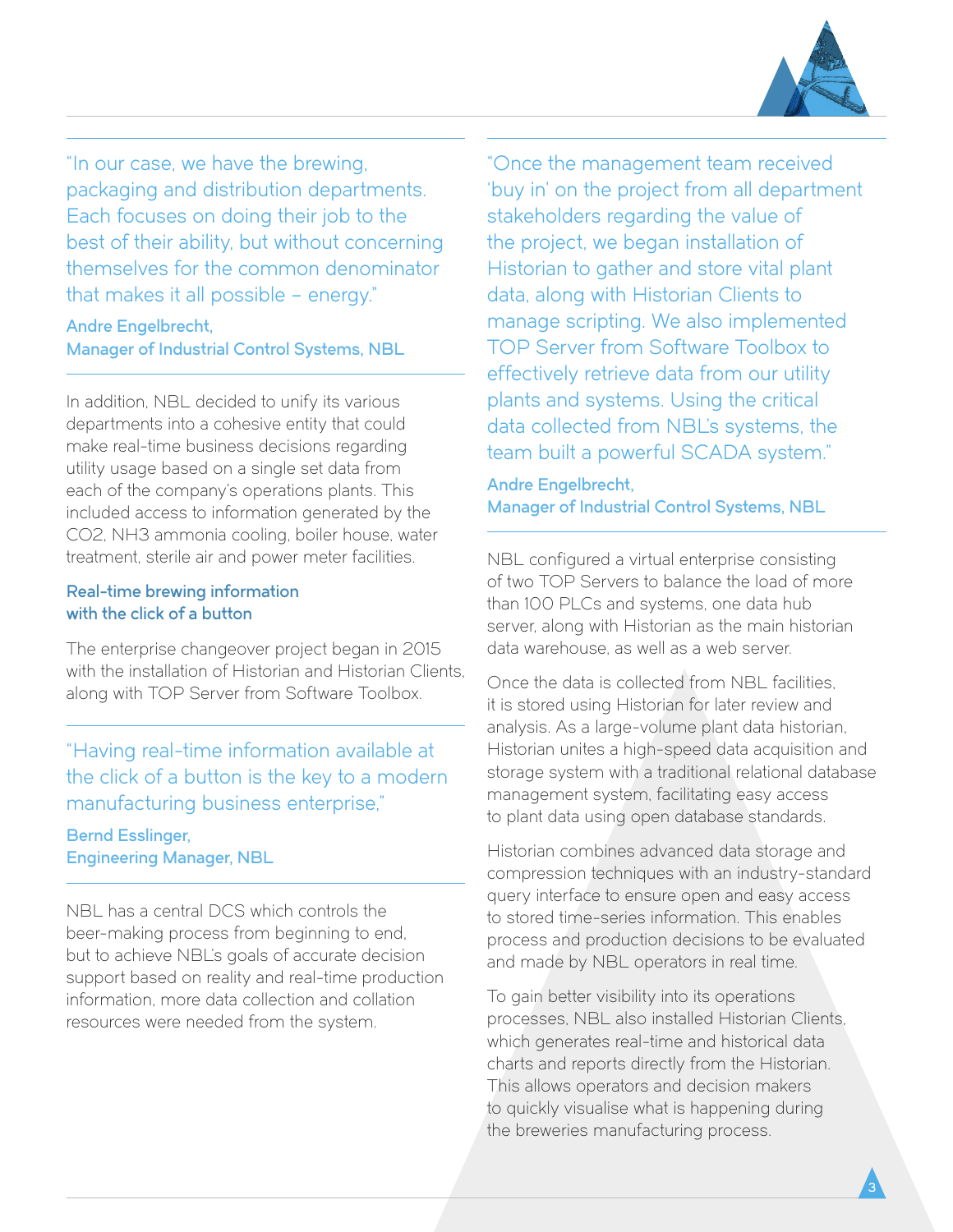

4

#### Web access to KPIs essential to brewing success

A secure web-based dashboard server enables management to view daily and monthly sales and operational KPIs from anywhere. Weekly realtime stock volumes are sent to NBL's advanced planning system using Historian Clients queries.

NBL developed a web-reporting system for production personnel and a dashboard system for management. Most of its physical servers are now hosted in a virtual environment, simplifying things such as time synchronisation between Historian and the OPC servers.

"In my opinion, some of the most outstanding features of the system include its open standards, the wide range of drivers available, as well as its scalability, ease of use, customisation and ability to integrate with other initiatives."

#### Andre Engelbrecht, Manager of Industrial Control Systems, NBL

The system also provides access for qualified personnel to view various utility consumption and production information at the same time wherever they may be. Operators and management are also able to view daily, weekly and monthly consumption information on the same platform. In addition, NBL will be able to switch off when needed non-critical plant equipment to ensure that their maximum power demand remains below target.

"It is great to see what can be done with technology and data when you use the right tools such as the AVEVA products we've implemented in this project. It was also a wonderful learning experience to see how combining these products enables the company to achieve end results, as well as improve the overall user experience."

Annemarie Kruger, MES/MIS Specialist, NBL

The project's implementation was 80% planning and 20% implementation, with vital support provided via Wonderware's Customer FIRST support program as well as from the teams at Wonderware Southern Africa and Software Toolbox.

With the Wonderware Customer FIRST program, NBL has access to the latest software upgrades, expert technical assistance, self-help tools and a wide range of additional services to assist NBL in improving its operational effectiveness.

#### Results speak for themselves at NBL

With the implementation of Historian, NBL is pleased to find that its targeted performance results are being achieved beyond the expectations of brewery management.